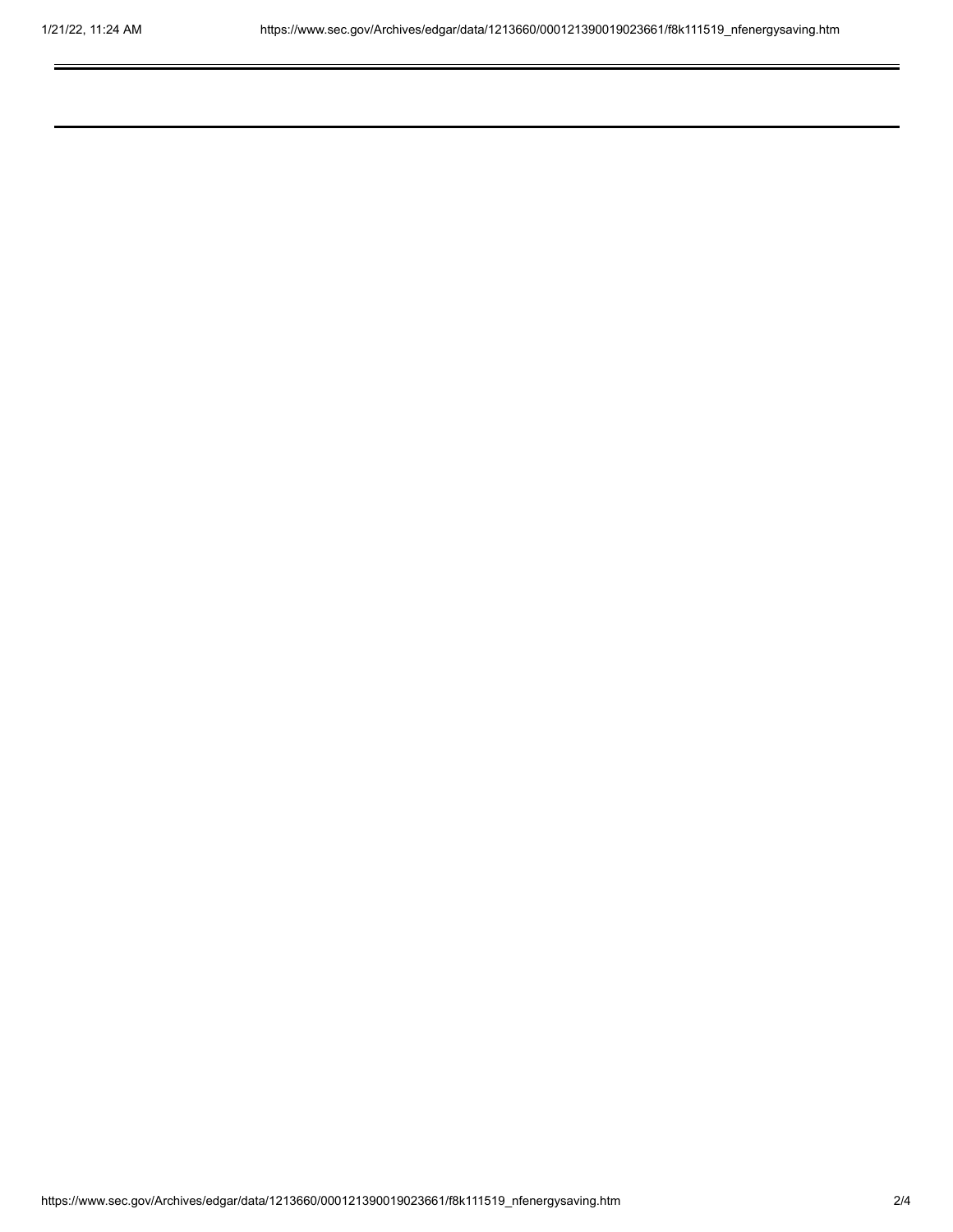#### **Item 5.07 — Submission of Matters to a Vote of Security Holders**

At the Registrant's Annual Meeting of Shareholders held on November 15, 2019, the shareholders of the Registrant entitled to vote at the meeting voted to (i) elect the seven individuals named below to serve as directors of the Registrant to hold office until the Annual Meeting of Shareholders to be held in 2020 and until their successors have been duly elected and qualified, (ii) approve the amendment to the Registrant's Certificate of Incorporation to change the name of the Registrant to BOQI International Medical Inc., (iii) approve, on an advisory vote, the Registrant's Say on Pay Vote, (iv) approve, on an advisory basis, one year as the frequency of the Registrant's Say When on Pay Vote, and (v) ratify the appointment of HHC, LLP as the Registrant's independent registered public accounting firm for the fiscal year ending December 28, 2019.

1. The votes cast by shareholders with respect to the election of directors were as follows:

|                 |           |          | <b>Broker</b> |
|-----------------|-----------|----------|---------------|
|                 | For       | Withheld | Non-Votes     |
| Yongquan Bi     | 7,336,306 | 367      | 546,022       |
| Gang Li         | 7,336,306 | 367      | 546,022       |
| Tiewei Song     | 7,336,211 | 462      | 546,022       |
| Changqing Yan   | 7,336,214 | 459      | 546,022       |
| Mia Kuang Ching | 7,336,219 | 454      | 546,022       |
| Ju Li           | 7,336,330 | 343      | 546,022       |
| Fengsheng Tan   | 7,336,311 | 362      | 546,022       |
|                 |           |          |               |

2. The votes cast by shareholders with respect to the amendment to the Registrant's Certificate of Incorporation to change the name of the Registrant to BOQI International Medical Inc. were as follows:

|                 |           |              | Broker    |
|-----------------|-----------|--------------|-----------|
| <b>D</b><br>For | Against   | ∖bstaın      | Non-Votes |
| 172<br>5,398.   | 2,375,087 | 7.22<br>1,23 | 546,022   |

3. The votes cast by shareholders with respect to the non-binding advisory vote approving named executive officer compensation were as follows:

|                   |                                                         |         | Broker    |
|-------------------|---------------------------------------------------------|---------|-----------|
| For               | 701201<br>ашы                                           | bstain. | Non-Votes |
| A E C<br>$\Omega$ | 347<br>$\sim$ $\sim$ $\sim$<br>$\overline{\phantom{a}}$ | 868     | 546,022   |

4. The votes cast by shareholders with respect to non-binding advisory vote approving the frequency of future advisory votes on the resolution approving named executive officer compensation were as follows:

|           |           |             |         | <b>Broker</b> |
|-----------|-----------|-------------|---------|---------------|
| One Year  | Two Years | Three Years | Abstain | Non-Votes     |
| 7,328,540 | 5.356     | .,614       | 163     | 546,022       |

5. The votes cast by shareholders with respect to the ratification of the selection of HHC, LLP as the Registrant's independent registered public accounting firm for the fiscal year ending December 28, 2019 were as follows:

| For       | Against   | Abstain | <b>Broker</b><br>Non-Votes |
|-----------|-----------|---------|----------------------------|
| 6,324,992 | 1,540,350 | 17,353  |                            |
|           |           |         |                            |
|           |           |         |                            |